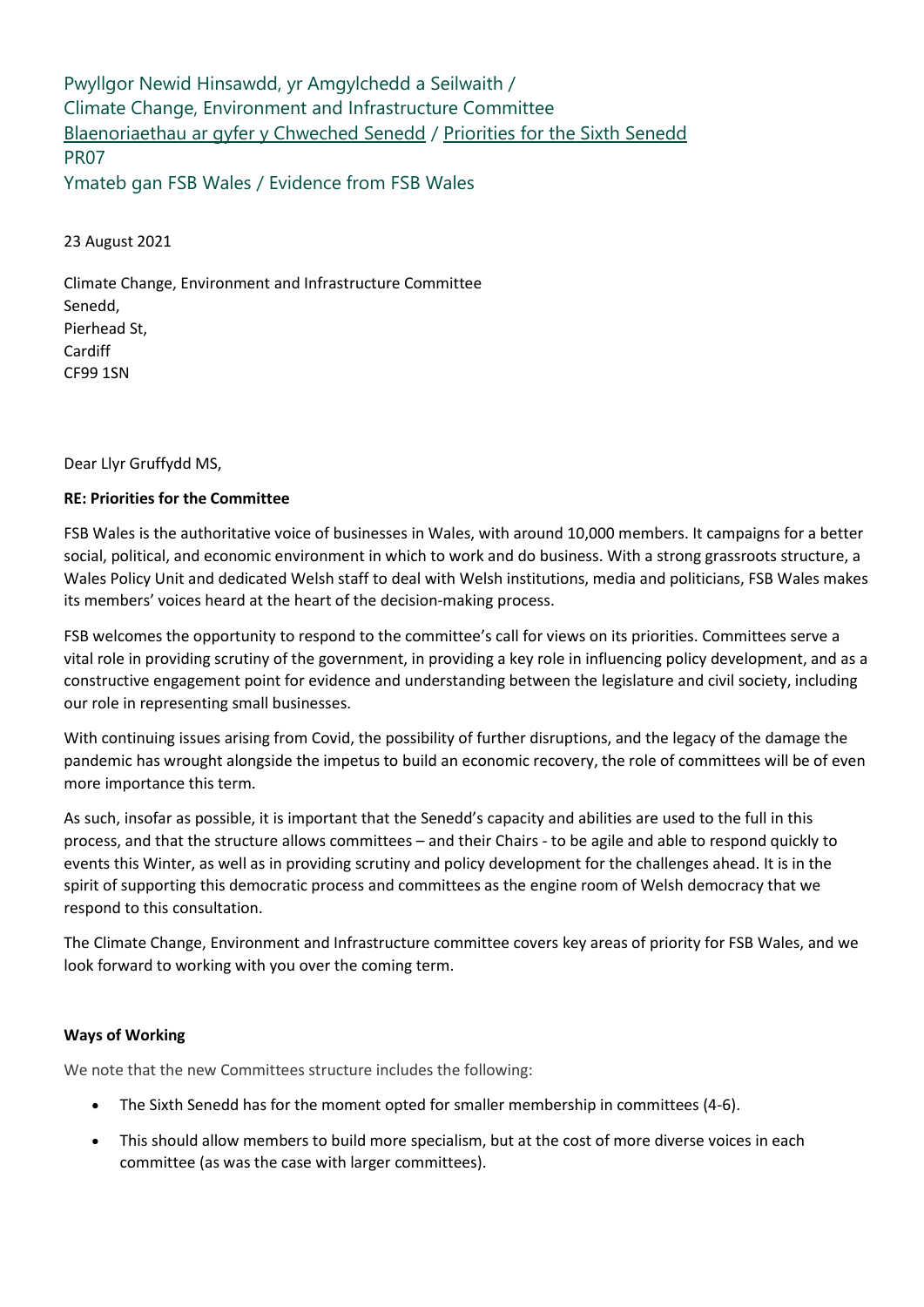

• It is important to push for the advantages of building focused specialism is nurtured and maximised, but the diversity and small pool is mitigated (e.g., through cross-committee working).

Potentially, this structure could allow for more agility which as there may well remain issues arising requiring quick reaction, policy response and scrutiny over the next period, could be extremely useful. This would require significant autonomy for committees to pursue their own path and ways of working.

However, the decision has also been taken to cut the number of committee meetings to be fortnightly rather than weekly.

- Smaller committees should allow MSs being able to populate across them better, but fewer meetings do not seem to add value in this respect.
- There are also dangers to scrutiny and policy development the role of scrutiny (legislative and nonlegislative) as we open up after Covid is important, with myriad issues across all policy areas important. Committees have an important role in this respect and halving the time for scrutiny in a stroke makes little sense. This is a particular issue for small business issues, as we are concerned that vital areas of economic recovery may not be properly addressed or scrutinised.
- There is a danger that the pressure will force committees to focus on necessary legislative scrutiny alone, while relegating wider scrutiny and policy inquiries to the margins (including on business issues and day to day issues around Covid, for example).
- Some Committees have wide and disparate subject areas, and there is a danger that whole policy areas will be relegated to the side-lines.
- As well as being the engine room of democratic scrutiny of Government, committees are a vital interface for contact and policy evidence form civil society – there is a danger that the pool of evidence is further narrowed, and a focus is on the narrower 'usual suspects' providing evidence positing a danger of groupthink and less diverse views being taken in oral evidence.
- As noted above, committees will need to be agile in continuing to respond to Covid and the various issues raised by the pandemic will continue to impact for the Senedd term. These limits on their work may mitigate against that and undermine responsive policy development and scrutiny. As such, it makes sense to allow autonomy for Committees to pursue their own ways of working, including additional meeting and inquiries. As such, the two-week meetings should be seen as a baseline rather than a ceiling for activity and scrutiny.

Cross committee working will be vital to mitigate against small committees meaning a greater focus but a danger of silo working and loss of diverse offices bringing in a range of policy field lenses and understanding how they intersect. We therefore encourage cross committee inquiries as a minimum (and suggestions later in paper on subjects that span committees).

It is also possible to look at ways as a regular way of working and ensuring policy span through MSs from different committees could sit as non-voting 'guests' or bringing committee expertise and lens to particular meetings (e.g., climate change members sitting in on discussions on housing capital spending policy).

**Swyddfa Gofrestredig | Registered Office:**  I registered officer<br>If Employed and Small Businesses Limited, Sir Frank Whittle Way, Blackpool Business Park, Blackpool, FY4 2FE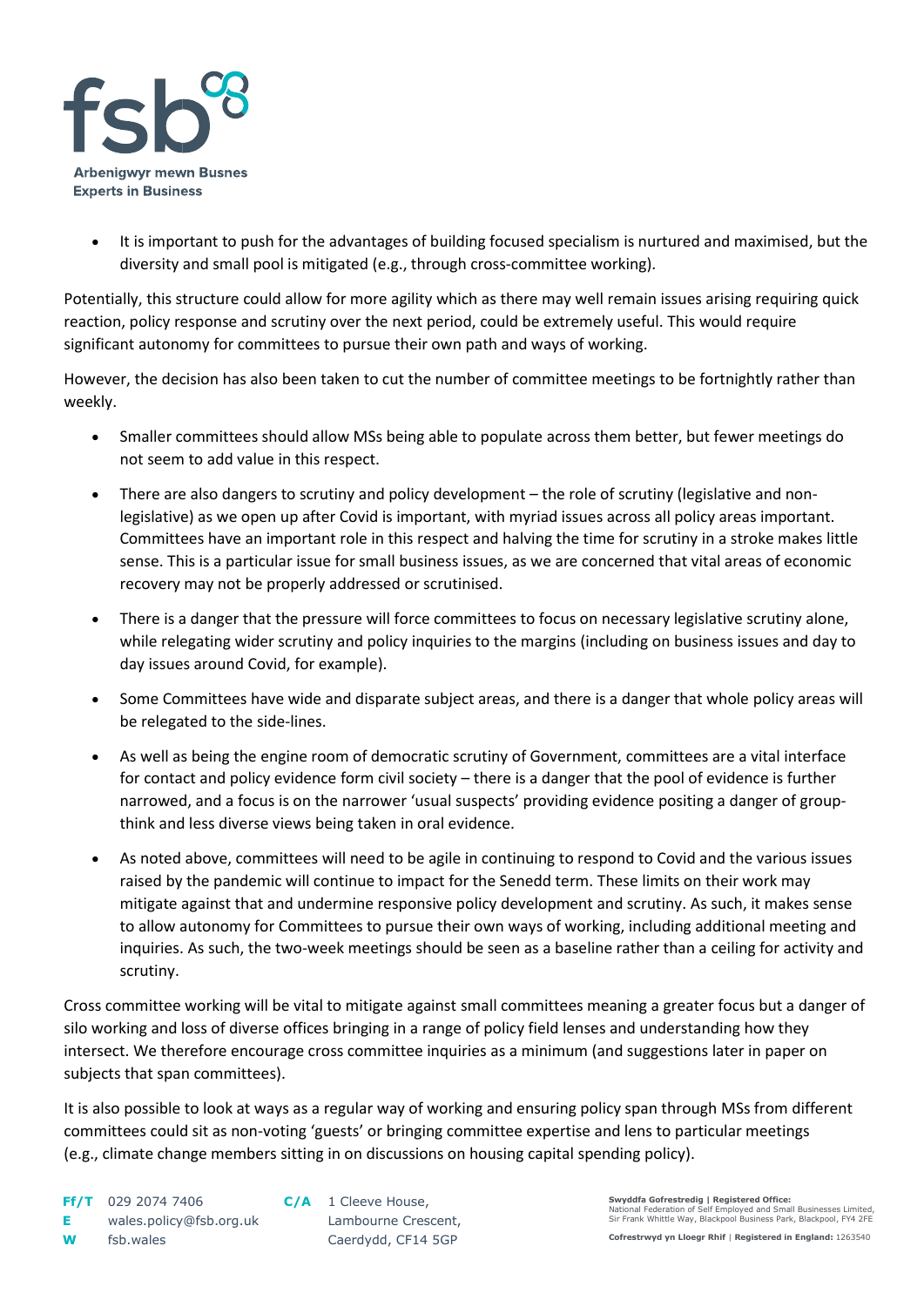

This way of working will also be important in terms of scrutiny of the substance and operation of Welsh Government – through the 'Super ministry' of Climate Change as a central organising department looking to ensure cross departmental and holistic working, it is important that Senedd is able to mirror this and provide adequate scrutiny across policy areas accordingly.

Business concerns sit across many departments, and within intersecting policy subjects so it is important for FSB and small business concerns too.

# **Recommendations**

- That committees are allowed freedom (as decided unanimously by all their members) to look at the fortnightly meetings as a baseline and so can organise more meetings as suits them or for specific inquiries.
- We would urge a view to cross committee working on intersecting subject areas and inquiries and that these can be on top of the fortnightly meetings.
- To mitigate against small committees being a small pool we would urge that committees can coopt other MSs (including possibly spokespeople retain a right to attend and question) as nonvoting members for individual sessions, and to be encouraged and incentivised to do so. These could also be as members of other committees to encourage cross sectoral views.
- It is vital, with the continuing uncertainty surrounding Covid-19 that Committees can react with agility to raise issues, conduct inquiries and scrutinise reactively and quickly as needed. Committees and their chairs should be able to do this with as much autonomy as possible over their schedules and ways of working (with necessary checks of unanimity in committee as appropriate).

## **FSB's suggested key policy areas of work for Climate Change Environment and Infrastructure Committee**

- *What you think about [the Minister and Deputy Minister's priorities for the next 12](https://business.senedd.wales/documents/s116925/Letter%20from%20the%20Minister%20and%20Deputy%20Minister%20for%20Climate%20Change%20on%20the%20Welsh%20Governments%20priorities.pdf)-18 months. In particular, which of these priorities the Committee should be focusing on over the next year or so?*
- *The Committee is interested in hearing about any other subject you think should be prioritised over the next 12-18 months. Please set out why you think your suggested subject should be a priority for the Committee.*

As an organisation, FSB has been clear in its support for the transition towards a low carbon, and environmentally sustainable economy. In general, our approach to environment policy starts from the following principles:

1) Small businesses recognise and support the broad, long-term objectives of climate change and environmental sustainability policies.

2) Small businesses want to do the right thing and play their part.

3) A long-term, strategic approach to environmental policy making is far better than a short-term, reactive approach.

**Swyddfa Gofrestredig | Registered Office:**  I nagioral and Small Businesses Limited, I Sir Frank Whittle Way, Blackpool Business Park, Blackpool, FY4 2FE

**Cofrestrwyd yn Lloegr Rhif** | **Registered in England:** 1263540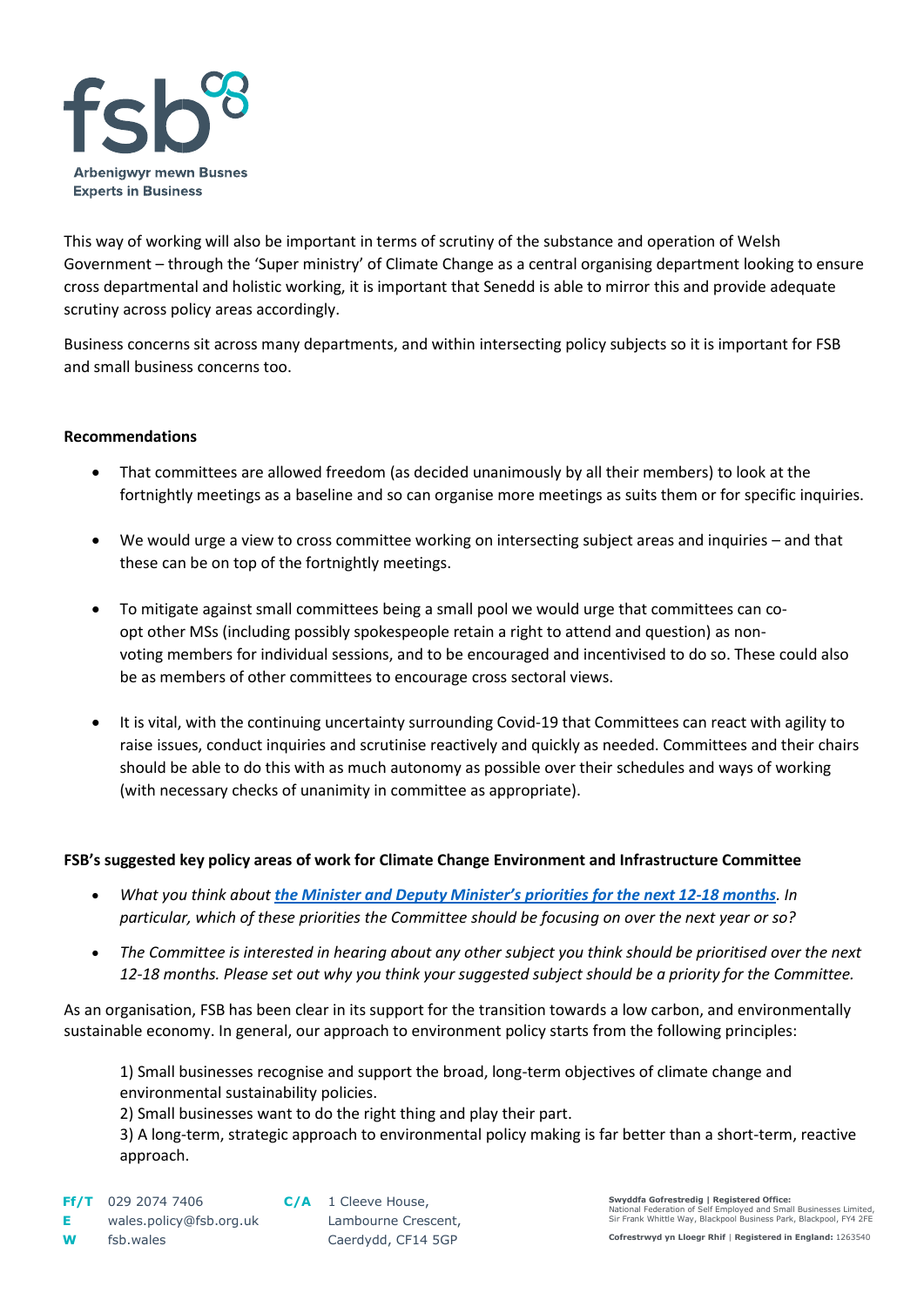

- 4) Policy solutions must be evidence-led.
- 5) The impact of policies on small businesses must be understood in granular detail.
- 6) Small businesses should be given adequate time to adapt to new requirements.

7) Those small businesses that are particularly impacted, or least able to adapt, should be identified and provided with additional support/time to adapt.

We believe that approaches to environmental policy should follow the above principles. By doing so, we can ensure SMEs are properly brought in to the transition towards a low carbon and sustainable economy, and help to translate our ambitions into practice.

In a comprehensive Welsh survey we conducted last year 73% say that small businesses have a responsibility to help achieve climate change targets. Only 30% of businesses view environmental legislation as impacting on their business' financial position, and this links with our previous work showing SMEs view this general agenda in terms of bringing opportunities. In our 2019 report on infrastructure, we found that with 26% thought a low carbon economy was an opportunity for their business, with 49% not seeing it as having an impact, and only 15% viewing it as a threat, matching similar UK surveys we have done previously.

However, only 24% feel they 'know enough' about Welsh Government policy on the environment, which indicates a substantial knowledge gap which suggests the needs of a much clearer articulation of such policies for business by the next government if businesses are to be a part of the solution.

• COP26 provides an opportunity to raise awareness among SMEs on Welsh and UK government's 2021 environmental strategy and the expectations of, and opportunities for, SMEs. However, there is little detail on what Welsh Government will do on COP. What Welsh Government is looking for in terms of its engagement with COP26 is an early question for the committee to raise.

Fortunately, these issues of knowledge and understanding are in areas that can be addressed by government policy and notes the importance of business support in this policy area.

Our recommendations for Welsh Government are in our recent report 'The New Normal: SMEs and the Environment'. These include:

- Provide an advice line for SMEs on environmental issues through Business Wales.
- Consider including business premises in schemes such as Arbed, targeted at landlords to improve energy efficiency, with incentives such as low cost or 0% APR loans.
- Set out a roadmap for our transition towards electric vehicles
- Ensure new recycling and waste regulations understand SMEs' needs

In that report we also outline clear areas of priority, including supporting business and understanding the practical barriers to SMEs in transitioning to EVs. FSB identified that Wales is behind the curve in relation to the rollout of EV charging infrastructure. Welsh Government should intervene, as it did with Superfast Cymru, to address areas of market failure and introduce a national charging network. It also noted the need to understand how SMEs procure vehicles (e.g. through leasing arrangements of a few years) and build these into a strategy for transition. Given its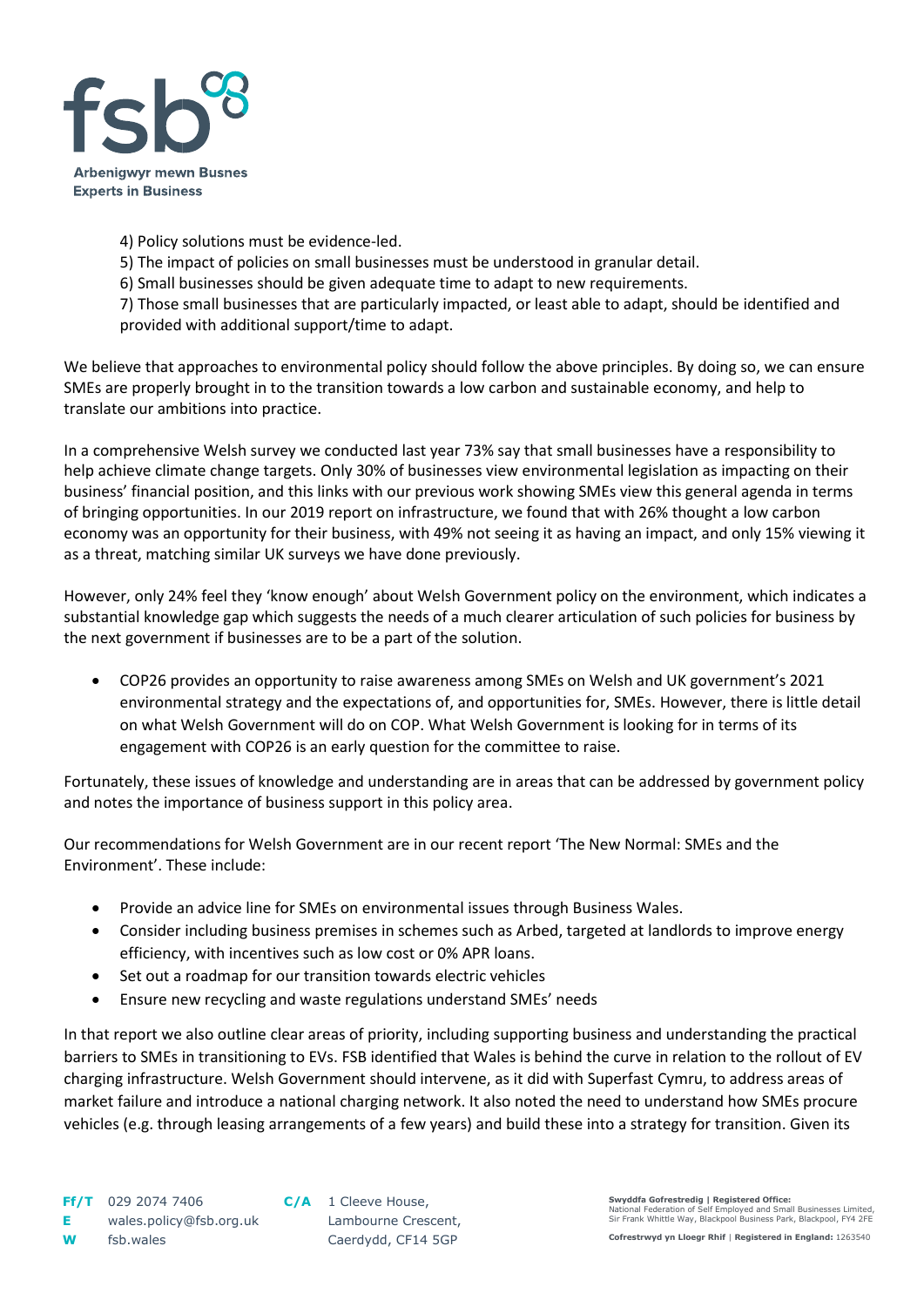

new responsibilities on infrastructure, the committee should look into ways to tackle the practical aspects and implementation of the Welsh Government strategy, and its progress.

FSB are continuing engagement work around COP, looking at practical issues for our members, and our policy work will continue to develop in response to the process leading to and the outcomes from COP.

On the question of the Minister's main priorities (as outlined in the letter to the Chair) are correct in outlining the aims of policy for the long term. They remain at the abstract level and need to be put into a programme for implementation with clear milestones and priorities within areas. The First Minister has noted of the Programme for Government that it was published quickly in order to place the headline priorities in front of the Senedd and a clear national strategy needs to follow. The Committee should push for greater detail on the micro-level implementation.

FSB Wales has called for an Economic Development Bill that would provide clarity on the strategy and mission of economic development and aligning a value-led economic strategy with social and environmental aims as mutually reinforcing. The committee should work to ensure that the role of economic opportunity is included as a central plank for policy and could work with the Economy, Trade and Rural Affairs Committee to this end.

The importance of Covid recovery should set this as a priority in all capital spend and align economic, social and environmental issues and requiring building capacities and capabilities to take advantage of the Welsh Government's long-term mission.

The climate change department represents a new way of working for Welsh Government with new opportunities for cross-governmental working. The Committee should look to see what this means in practice, and how it helps promote a joined-up approach, how it relates to other departments; and whether it is providing the necessary role and bureaucratic structure for success, or whether it risks becoming a bigger department that acts traditionally.

These issues align with what would be the micro level concerns of SMEs and firms. As the messaging around terms such as 'net zero' remains abstract, it does not align with the daily experiences of members. It is important that the implementation of policy makes clear the duties of SMEs, provides the tools for adaptation and understanding of what tools are available, and engages with the SME sector accordingly. The Committee should look to also understand the challenges to different sectors, the language used, and how to mitigate these and build buy-in to the necessary steps, alongside understanding new opportunities for SMEs. This should be a clear part across the policy fields outlined by the Minister. A significant test would be whether SMEs can answer the question 'how can I make a difference, and what tools are available to do so?'

On SME issues, the cost of recycling and its inconsistency across different areas form a barrier to good practice and the circular economy opportunities. It would be useful to monitor to what extent the new strategy is working, its progress and whether it is succeeding.

Given the importance of business support and advice for success in this area, it is vital that the business support infrastructure has the capacity and capability to provide advice, signposting and address the barriers to SMEs. As such, the continued huge uncertainty on the available funding for business support is a pressing issues. Providing clear and effective business support infrastructure is vital not just for SMEs' economic recovery, but in growing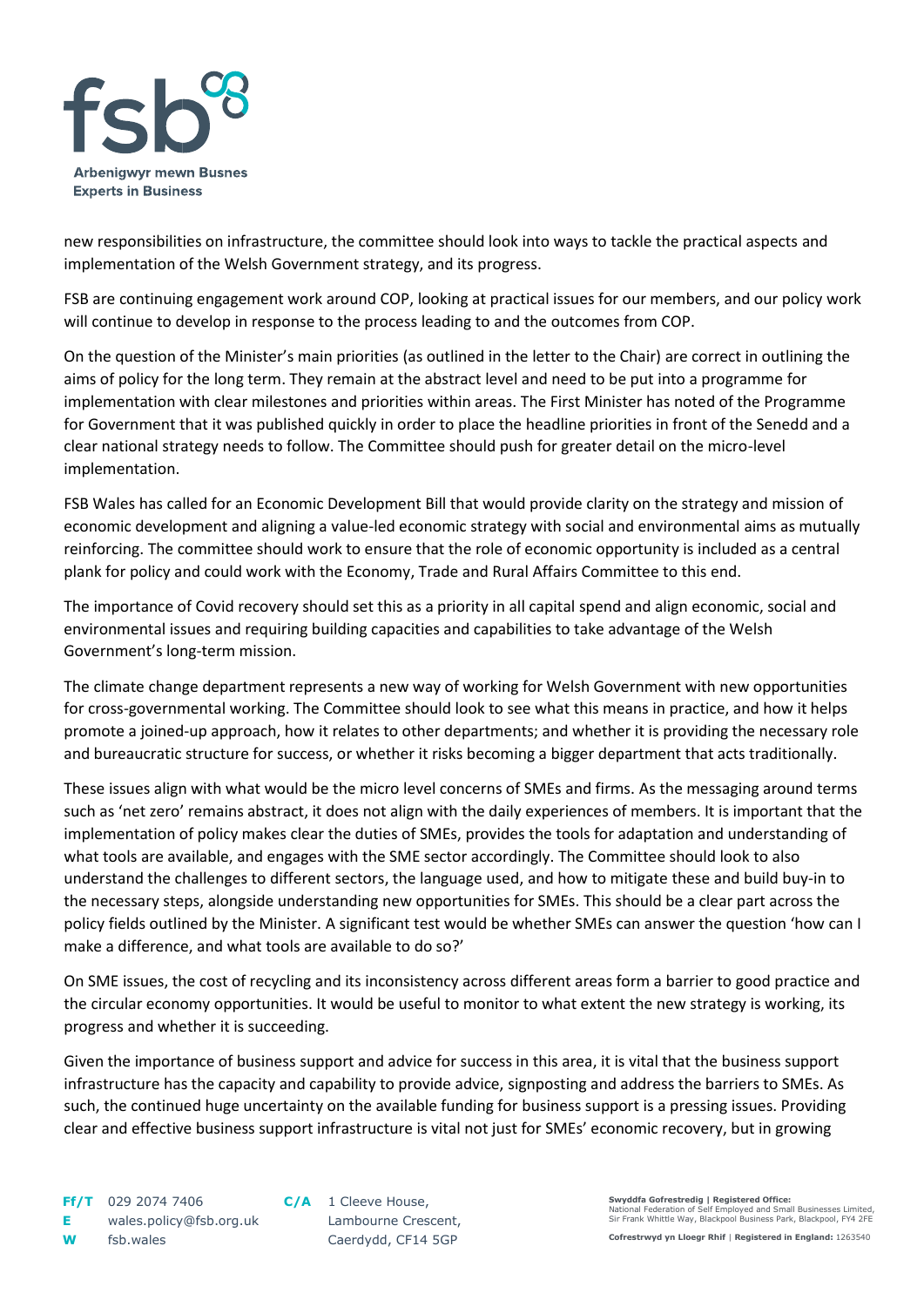

them and maximising their contribution to the economy, and ensuring they can play their part in developing more sustainable economy.

It is important for the committee to build expertise on infrastructure as a new policy field within its remit. Co working with other Committees can be helpful in this regard also, and there are areas of interest for the environment committee that will reach across different committees. (e.g., green housing and capital spend on housing retrofitting and small developers).

The Welsh Government has set a target (without real indication of how it is to be measured) of 30% of employees in Wales to work remotely. An analysis of how this is to work, identifying the opportunities and wider issues such as housing costs, sectoral impact, economic opportunities for towns and property strategies, workforce safety and development, as well as environmental impact would be useful. We believe that analysis of this policy proposal requires a holistic approach. This work could be undertaken in conjunction with other Committees.

# **Subject areas for Joint working with other committees**

Our suggestions above advocate a dynamic and agile role in co-working and cross committee working, utilising all the backbench capacity and capabilities as much as possible, and reducing possible silos in policy scrutiny and development. The following list gives some indications of possible areas of work, although this is not exhaustive list, and priorities will be necessarily shaped by wider issues of Welsh Government priorities and external factors such as Covid-19 and Brexit. Working iteratively with other committees will also shape framing of subject areas, and we believe this would generally be positive for inquiries and scrutiny.

| Subject area                                                                                       | Possible partner committee(s)                       |
|----------------------------------------------------------------------------------------------------|-----------------------------------------------------|
| Developing Green Supply chain and procurement                                                      | Economy, Trade, and Rural Affairs Committee         |
|                                                                                                    | Health Committee (for example) if looking at larger |
|                                                                                                    | public sector procurement and learning from Covid   |
| Remote Working                                                                                     | Economy, Trade, and Rural Affairs Committee         |
|                                                                                                    | Housing and Local Government Committee              |
| Local food supply chains and agriculture post Brexit                                               | Economy Trade and Rural Affairs Committee           |
| Alignment of Economic, social and environmental<br>objectives into economic development in Wales - | Economy, Trade, and Rural Affairs Committee         |
| <b>Economic Development Bill</b>                                                                   | <b>Equality and Social Justice Committee</b>        |

**Cofrestrwyd yn Lloegr Rhif** | **Registered in England:** 1263540